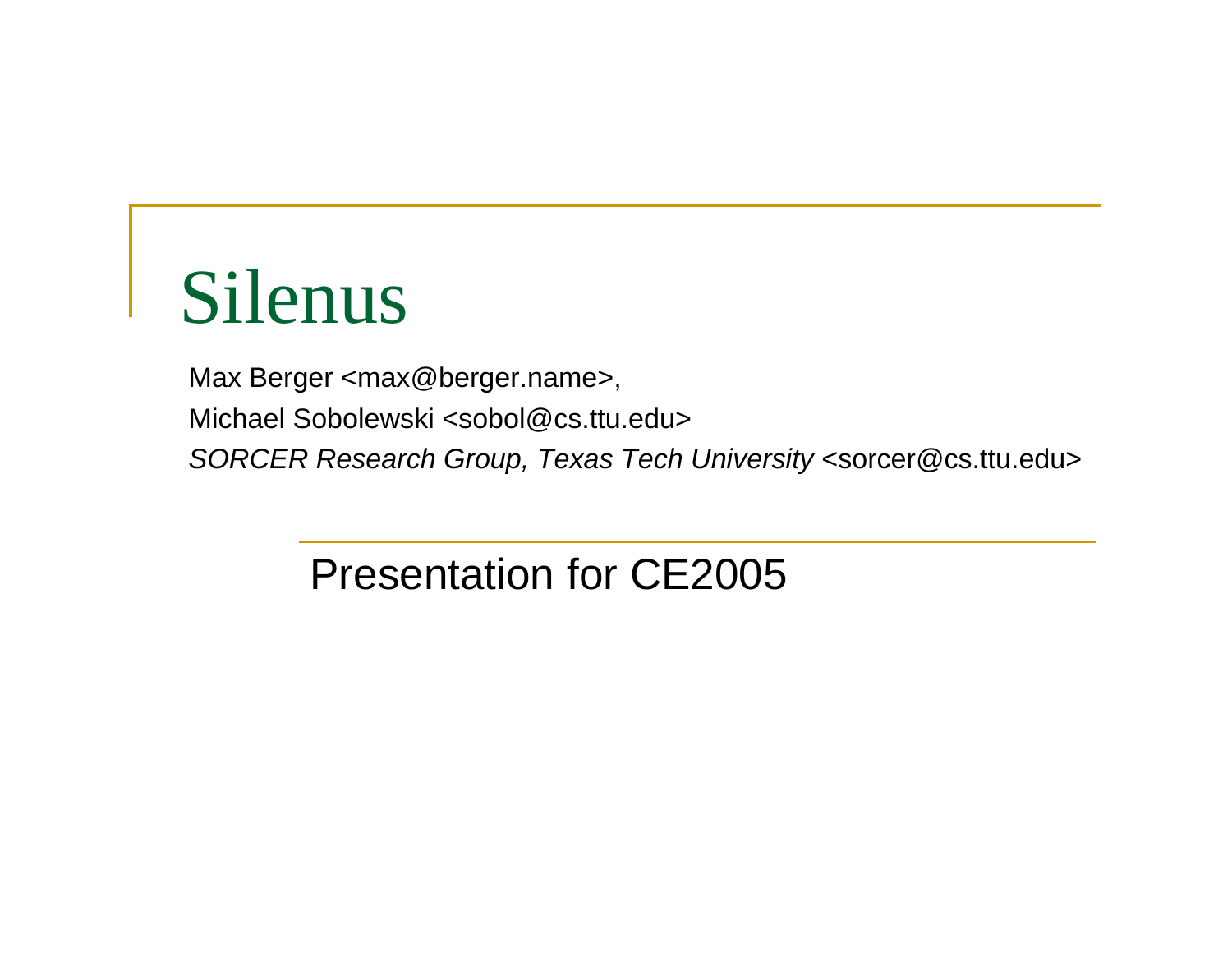

Technical Background:

#### ■ Service Oriented Architecture

**BISORCER** 

Silenus:

- **Silenus Components**
- **Silenus in action**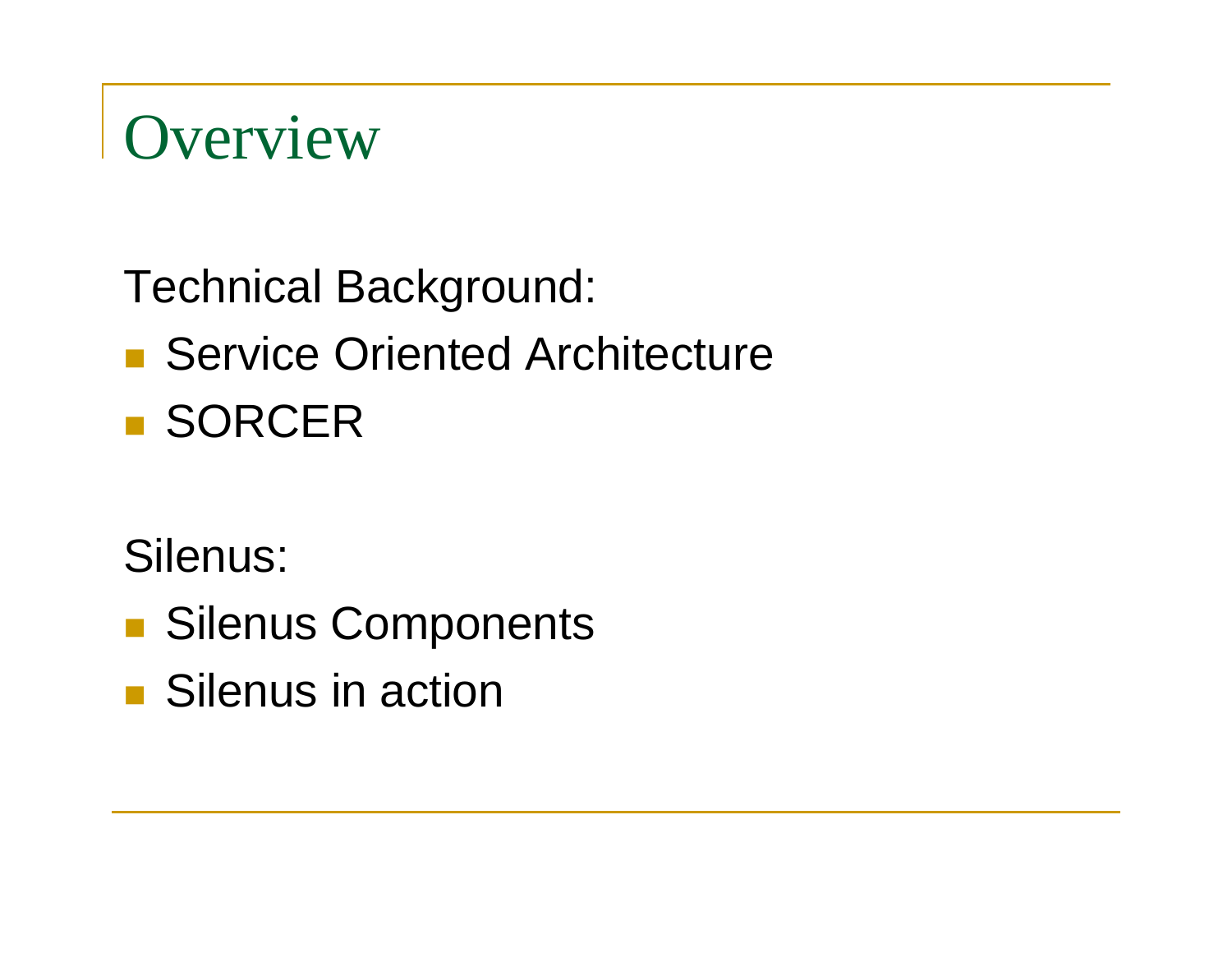## Service Oriented Architecture

- Discovery mechanism
- Service Registry
- Registers a Smart Proxy
- **Lookup by Interface**
- $\overline{\phantom{a}}$ Protocol independent

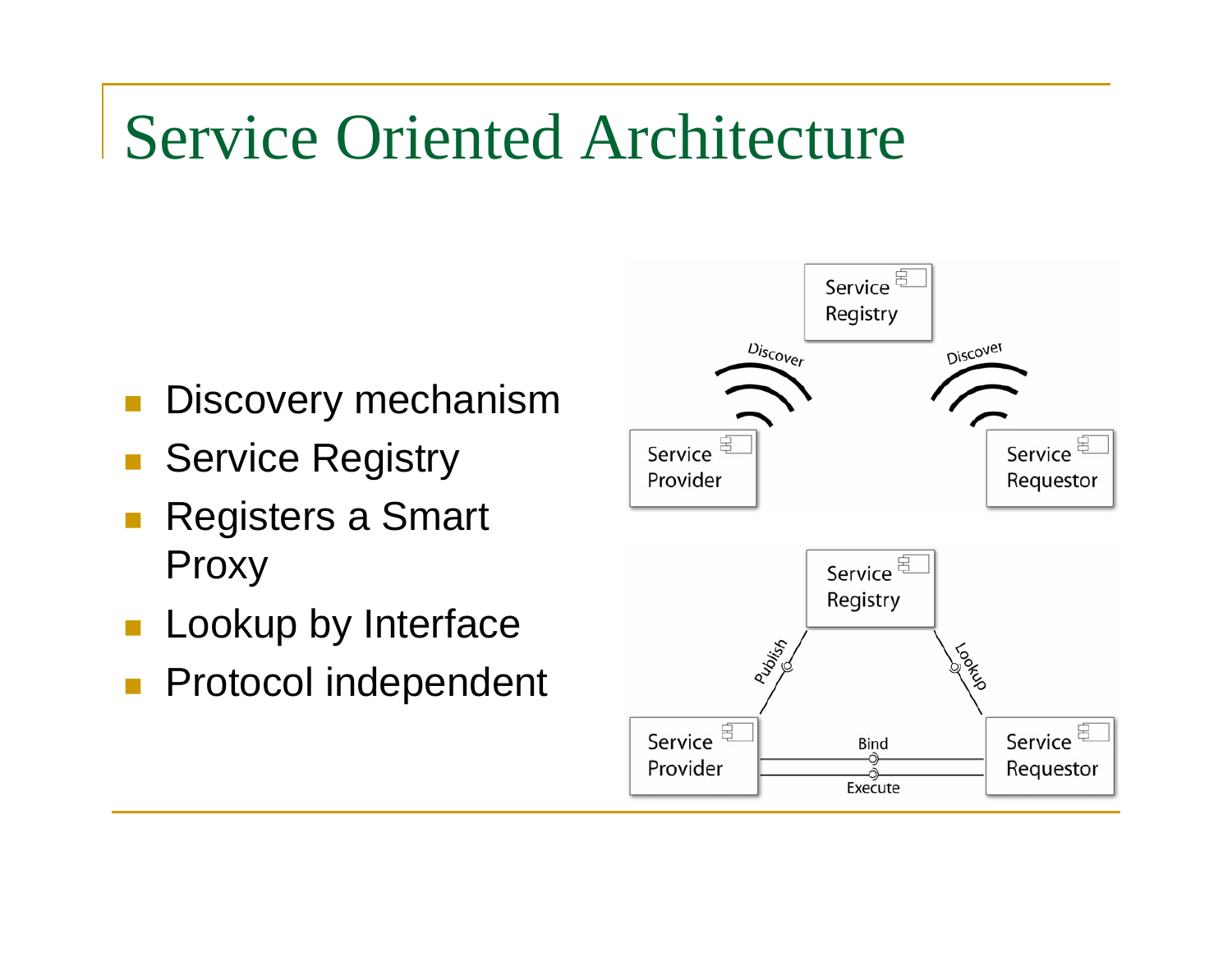## SORCER Infrastructure

**Virtual Services** 

**Dynamic Provisionig** Grid

Cybernodes

**Grid Resource** Management

**Computing Resources** 

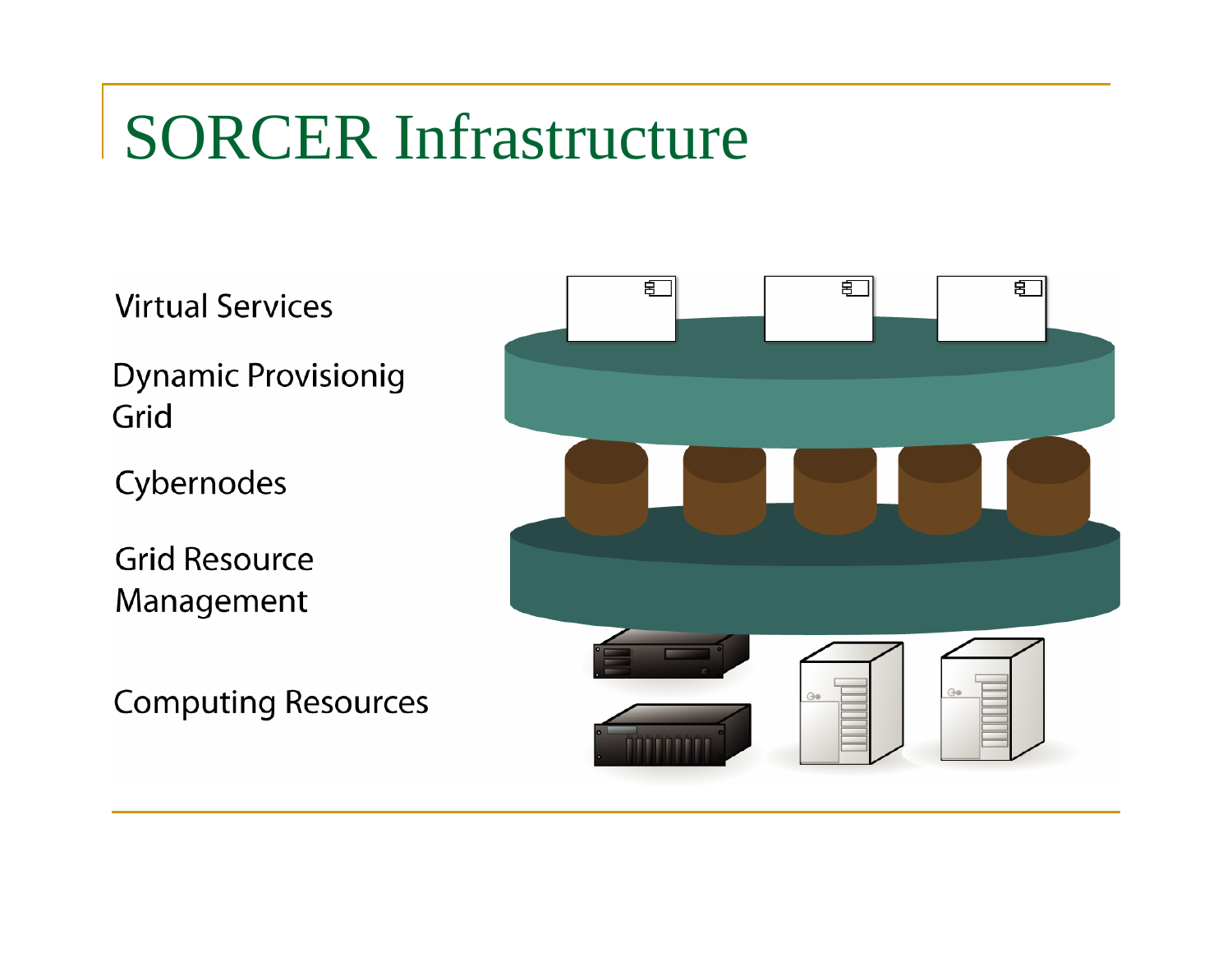# Sorcer's Integrated Local Enhanced New Storage

A Service Oriented Application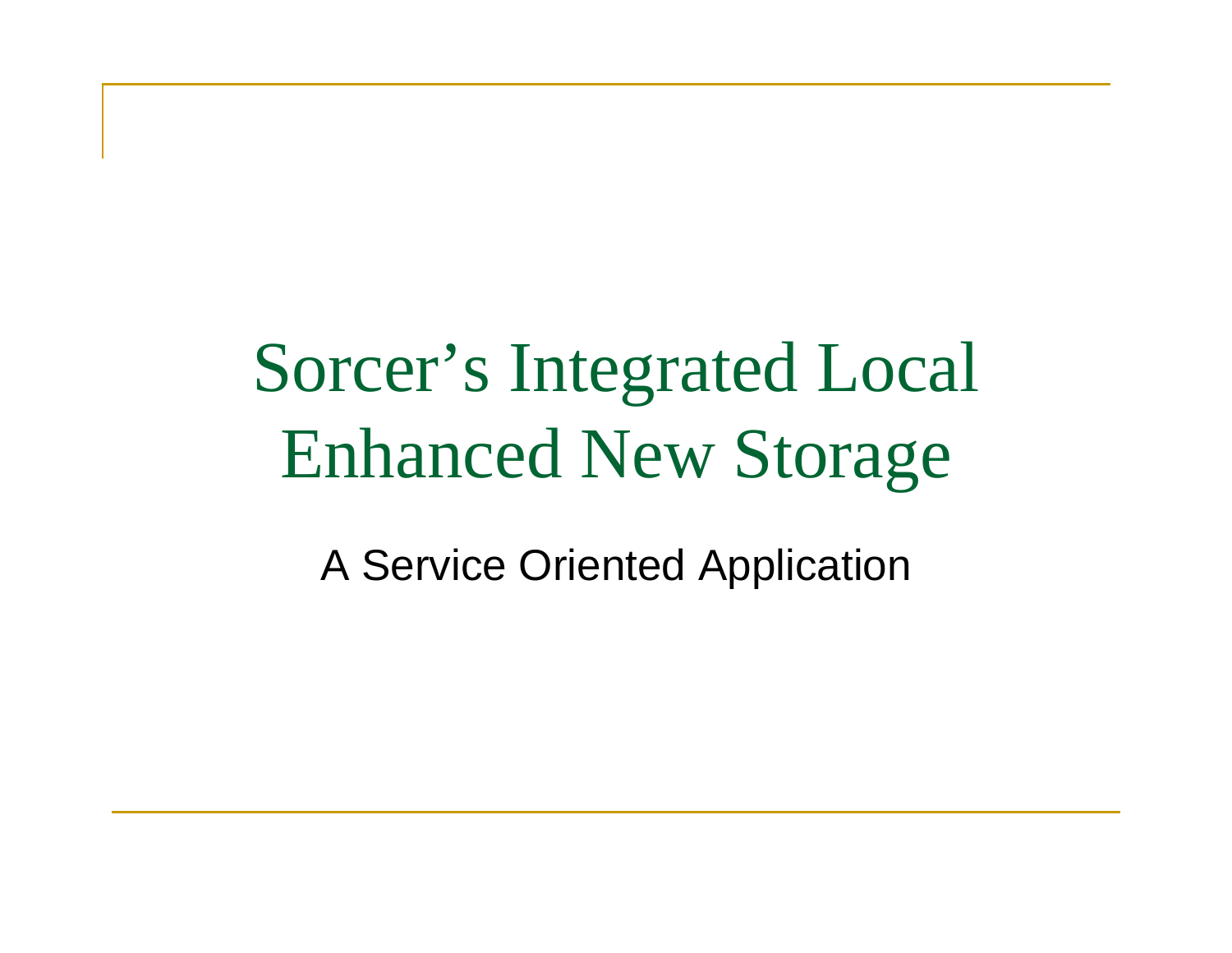#### SILENUS Components

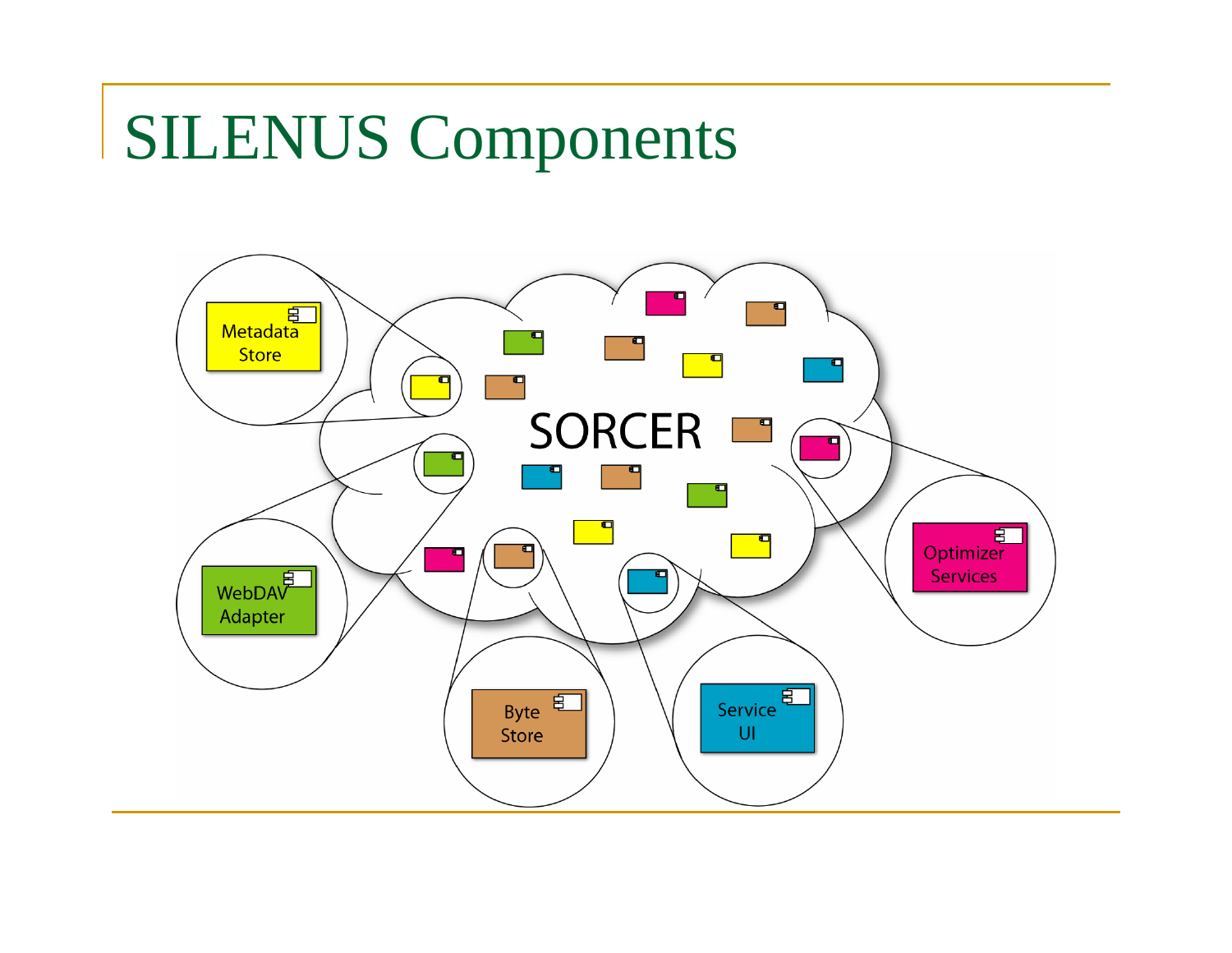### Byte-store

- **Unordered Collection of** Files
- **Files are Identified by** UUID
- **Files are Stored** encrypted
- **Byte-store is optimized** for fast transfer
- **Byte-stores can contain** different files



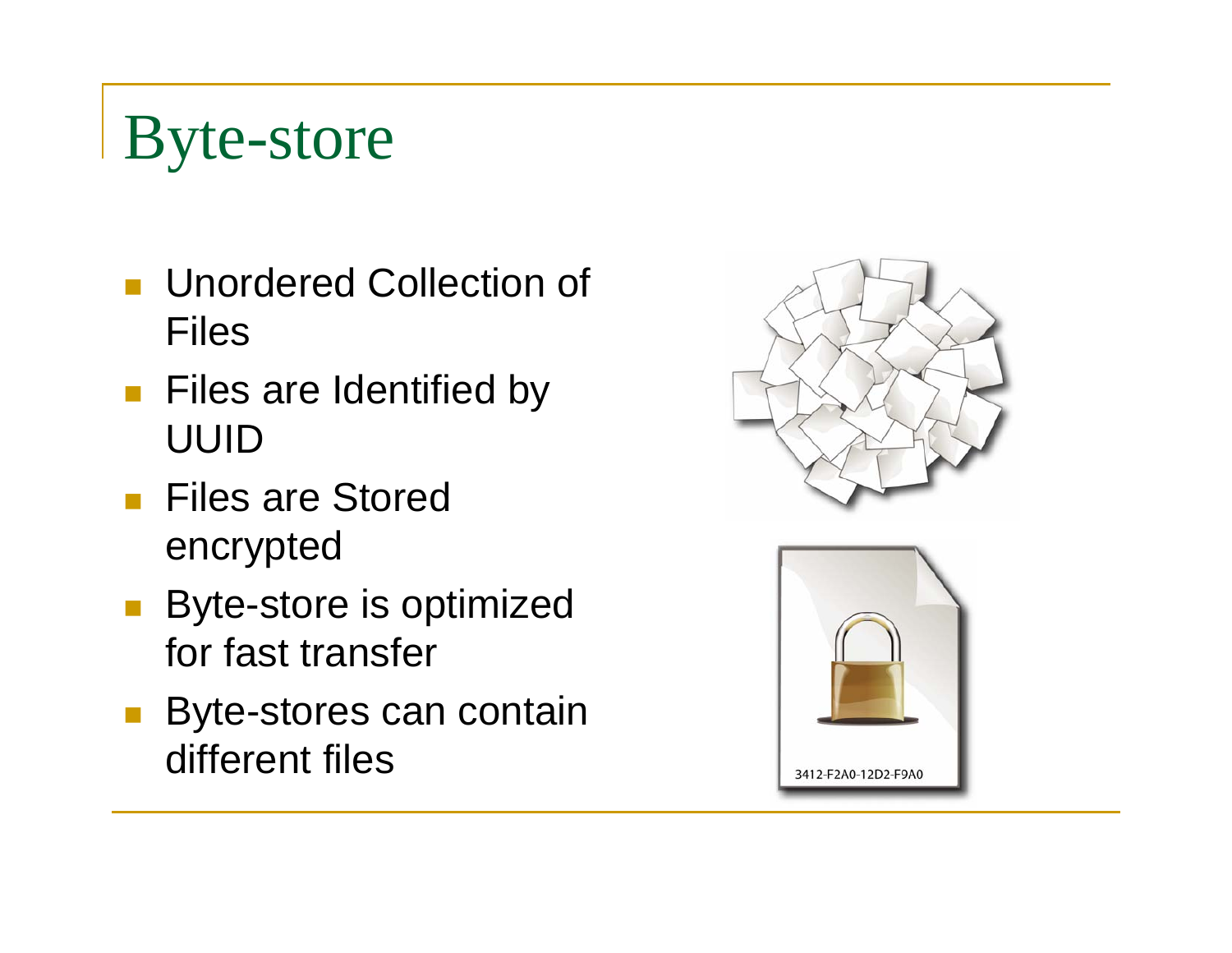#### Metadata-store

- **D** Orders Files in hierarchical structure
- Supports Files, Folders and Links
- **Stores metadata** information
- $\mathcal{L}^{\mathcal{A}}$  Information across all connected metadatastores is synchronized

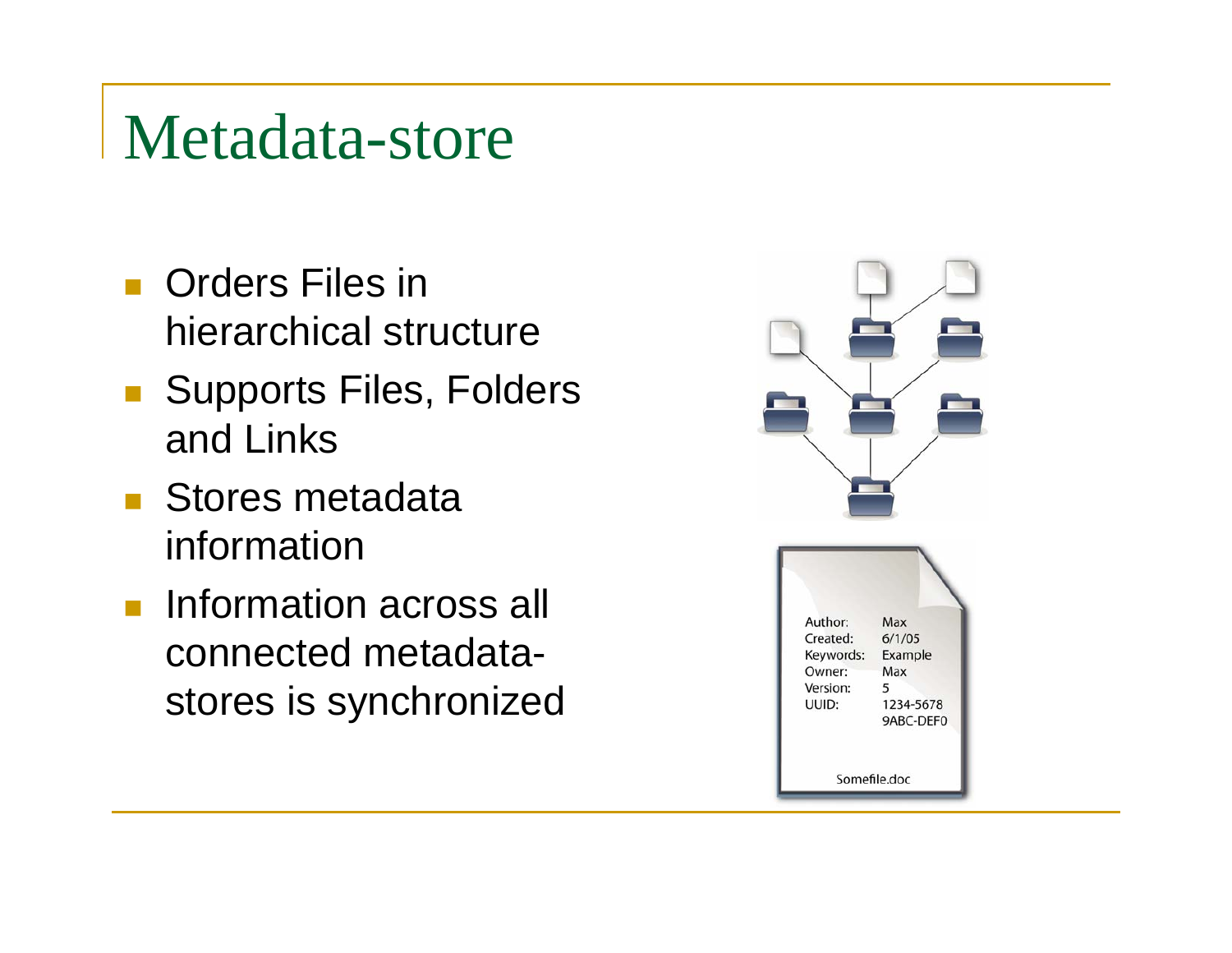## WebDAV adapter



- WebDAV is an Internet standard (RFC 2518)
- Well supported in most common operating systems
- No need to write special drivers
- Accessible like local file system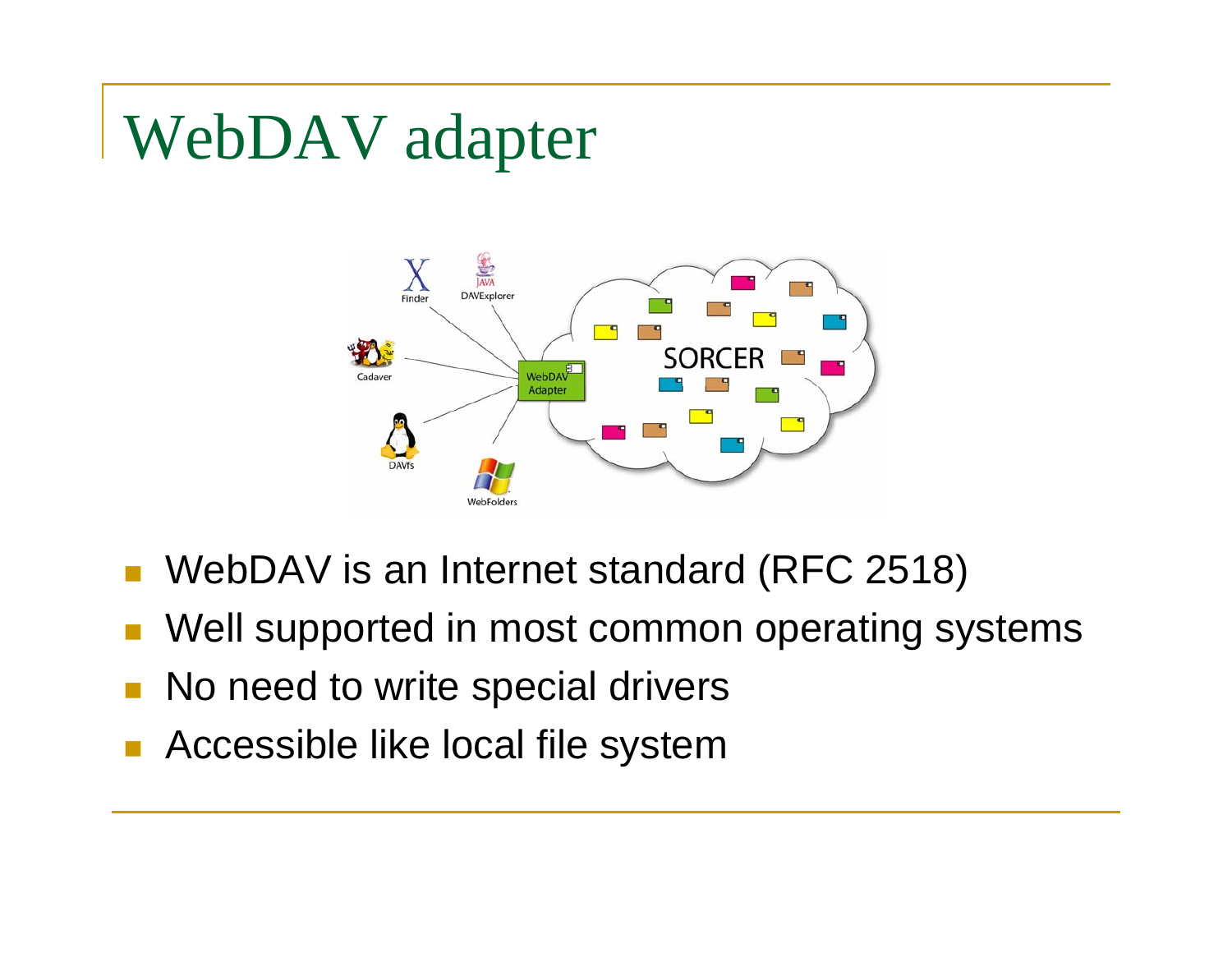## Service UI



- Service UI is accessible via service browser
- Offers full functionality
- No need to install SILENUS specific software
- **No need to configure client computer**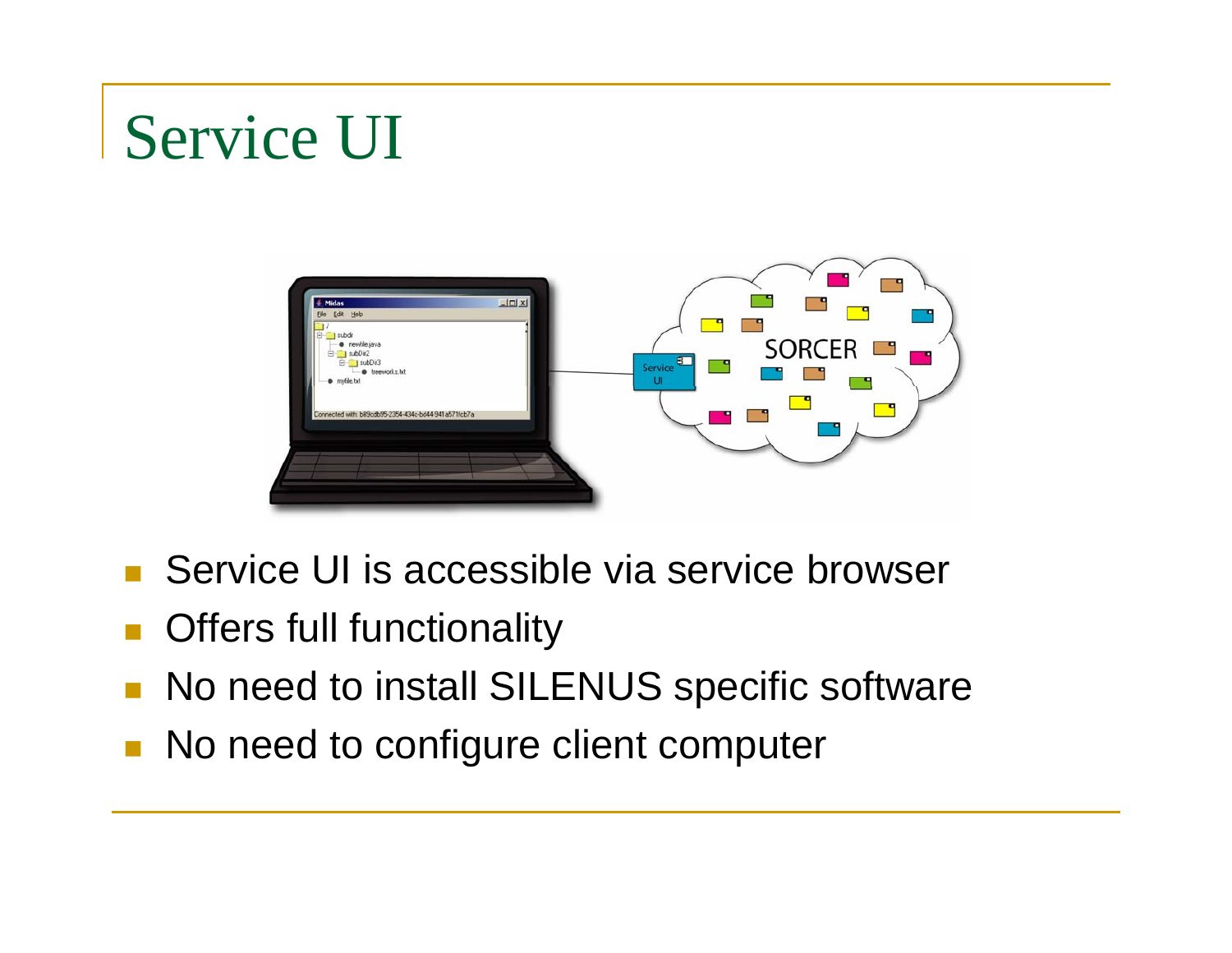## Optimizer services



- Not one, but several optimizer services
- Keep the network "in good shape"
- Can auto deploy services among nodes
- Can move / replicate files among bytestores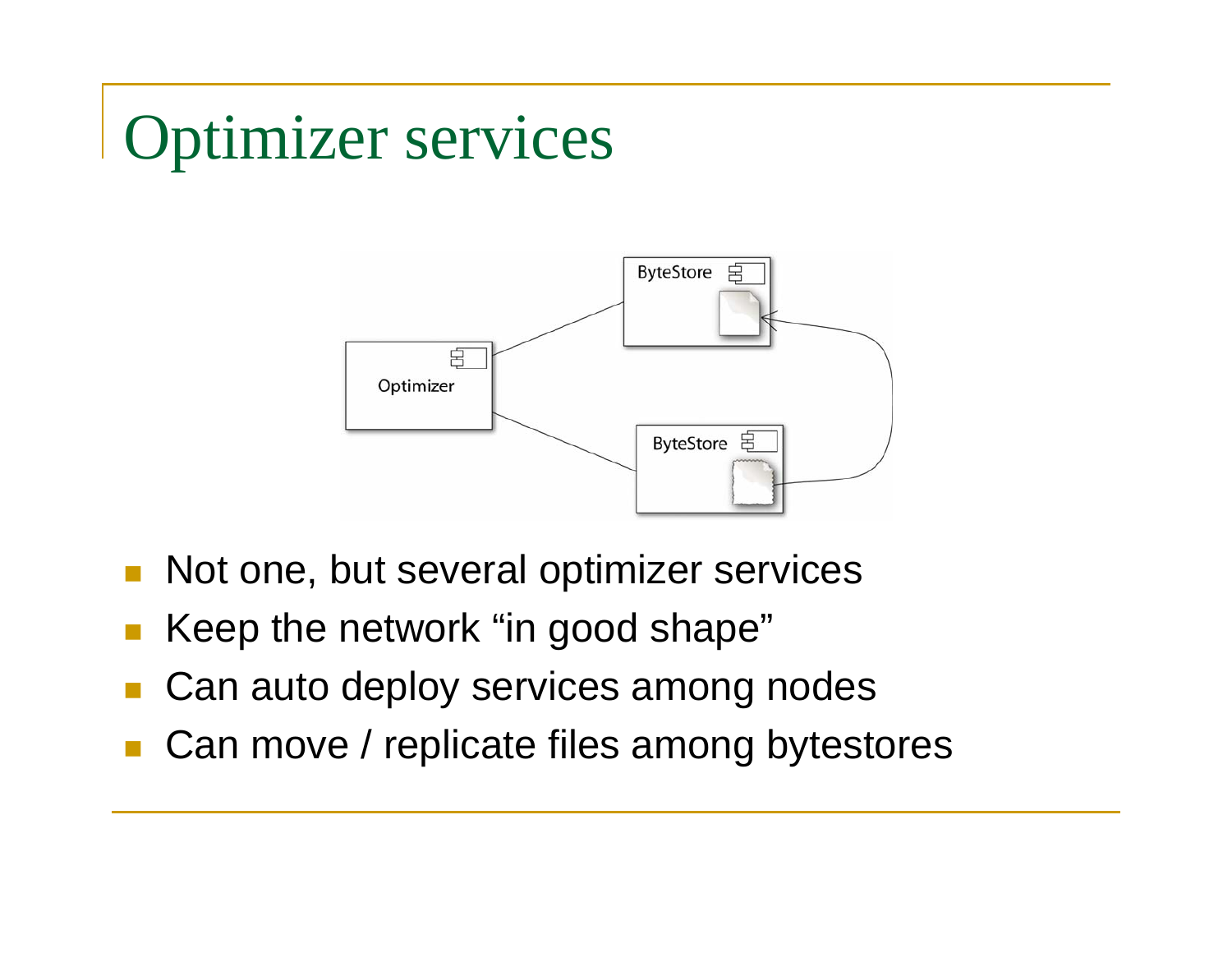# File Upload



1 User initiated file upload

2a Upload metadata information 3a Publish metadata information to other metadata stores

2b Upload file

3b Inform optimizer about new file

- 4b Tell other byte-store to initiate transfer
- 5b Transfer files directly between byte-stores